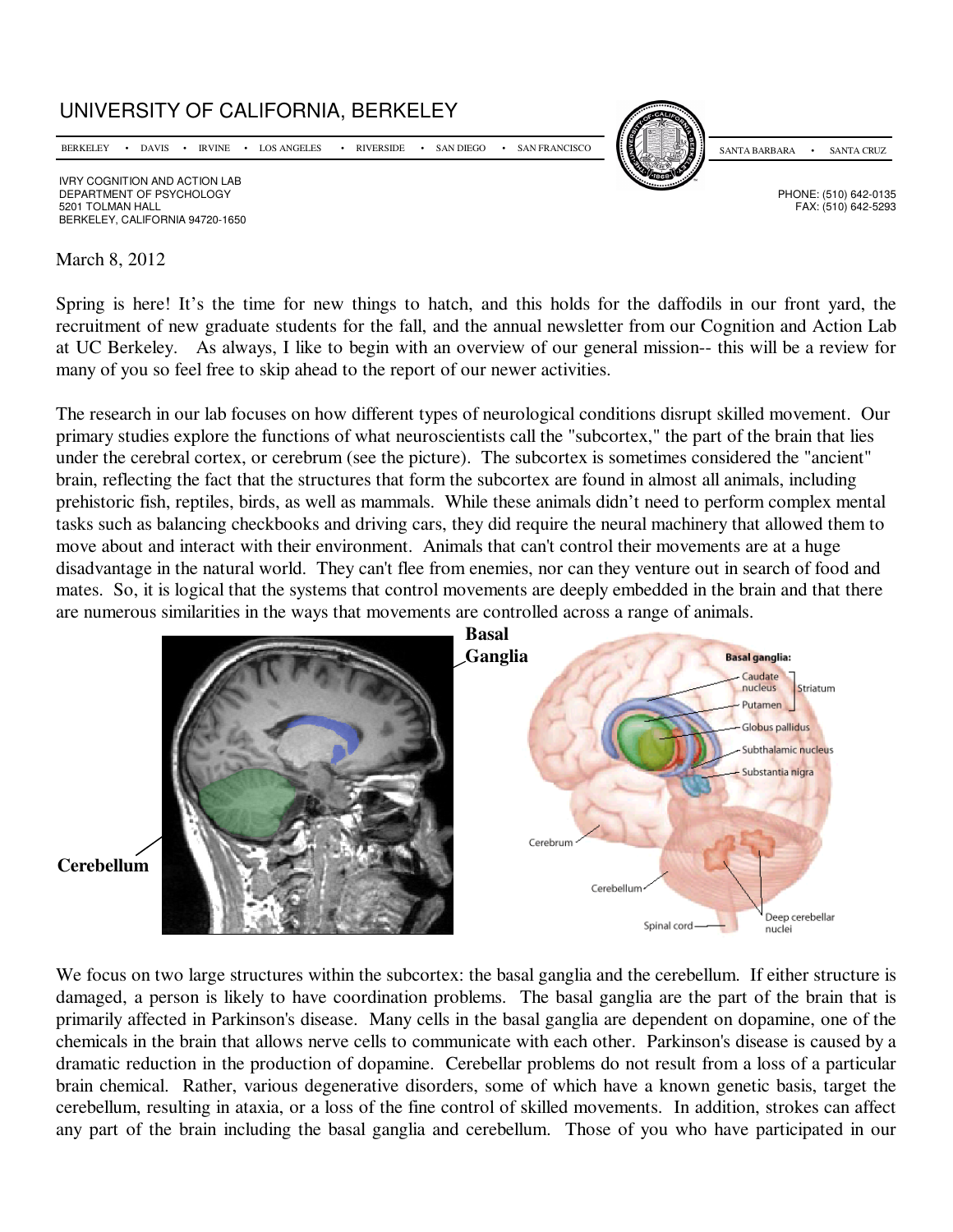studies for many years know that we are working on several different projects, which might, at times, seem completely unrelated. Nonetheless, there are a number of central themes that guide our work. Most prominent is our goal to understand how the brain produces skilled movements. Note that I talk about how the "brain" produces these actions. Obviously the muscles are also important; you wouldn't be able to walk, talk or type on a computer if the neural signals were unable to activate the muscles. But, to the surprise of many, much of what determines whether a movement is clumsy or skilled has more to do with the brain than the body. Coordinated actions require that we select the appropriate action once we've recognized the environmental conditions. An expert tennis player cannot simply stand fixed in the center of the court and swat at the ball as hard as he can. Rather, much of the expertise involves anticipating where the opponent's shot will land, glancing up to see which part of the court is open, and adjusting the stroke to give the ball just the right spin, speed, and direction. The same holds true for basketball; the professionals can all make shots from just about any place on the court when unguarded in practice. The real challenge is in making that shot when there are nine other—rather large—bodies scattered about the court. In any sport, or in fact, our everyday activities, skilled action requires accurate perception and memory. Thus, our lab doesn't study motor control in isolation, simply looking at how people activate and control their muscles. Rather, as the name Cognition and Action implies, we study action from a broad perspective, trying to see how skill builds on so many aspects of our mental abilities.

Let me now turn to a brief update of some of the most recent results to emerge from our studies.

## **1. The specificity of motor learning? When you acquire a new skill with one hand, does the other hand benefit?**

Hemiparesis is the term used to describe the loss of control of one limb or one side of the body following a stroke. "Paresis" refers to muscle weakness, and "hemi" to the fact that only one side of the body is affected. A person with hemiparesis is able to move the limb, but these movements may be seriously compromised. Hemiparesis following stroke results in a significant impairment in everyday life. Common rehabilitation methods to improve motor function often focus on training the affected limb. An alternative method would be to train the unaffected limb in such a manner that promotes transfer of the skill across limbs. We know that some motor skills can be executed with either limb, while some skills seem specific to the trained limb. For example, I can type a phone number with either hand, but can only write legibly with my right hand. Despite years of research, there is no consensus on what types of skills can transfer, how the context of training affects transfer, and how the degree of transfer may change over time.

To study this problem, Jordan Taylor, a post-doc in the lab, employed a new method that provides a continuous assessment of transfer during a motor learning task. The basic task involves what we call a "visuomotor rotation", one in which we distort the visual feedback such that to move straight, you actually have to produce a slanted movement. People readily learn to move in this new "environment". Jordan set out to see what happens if feedback is only given after movements with one hand. Would the other hand also show learning? He also manipulated the awareness of the participants to the experimental manipulation by either changing the environment very slowly over time (unaware) or changing it all at once (aware). The idea here was that the degree of awareness may change how participants solve the task. If something changes quite slowly, the motor system may assume that something has changed internally (e.g. my movements are inaccurate because the muscles are fatigued). In contrast, if something changes very quickly, the motor system may assume that the world has changed (e.g. my movements are inaccurate because there are hurricane force winds outside).

Participants made movements to visual locations with their right and left hands, but they were only given feedback following right hand movements. Thus, left hand movements were always made in the dark. This allowed us to see how training with the right hand changed the behavior of the left hand. The results showed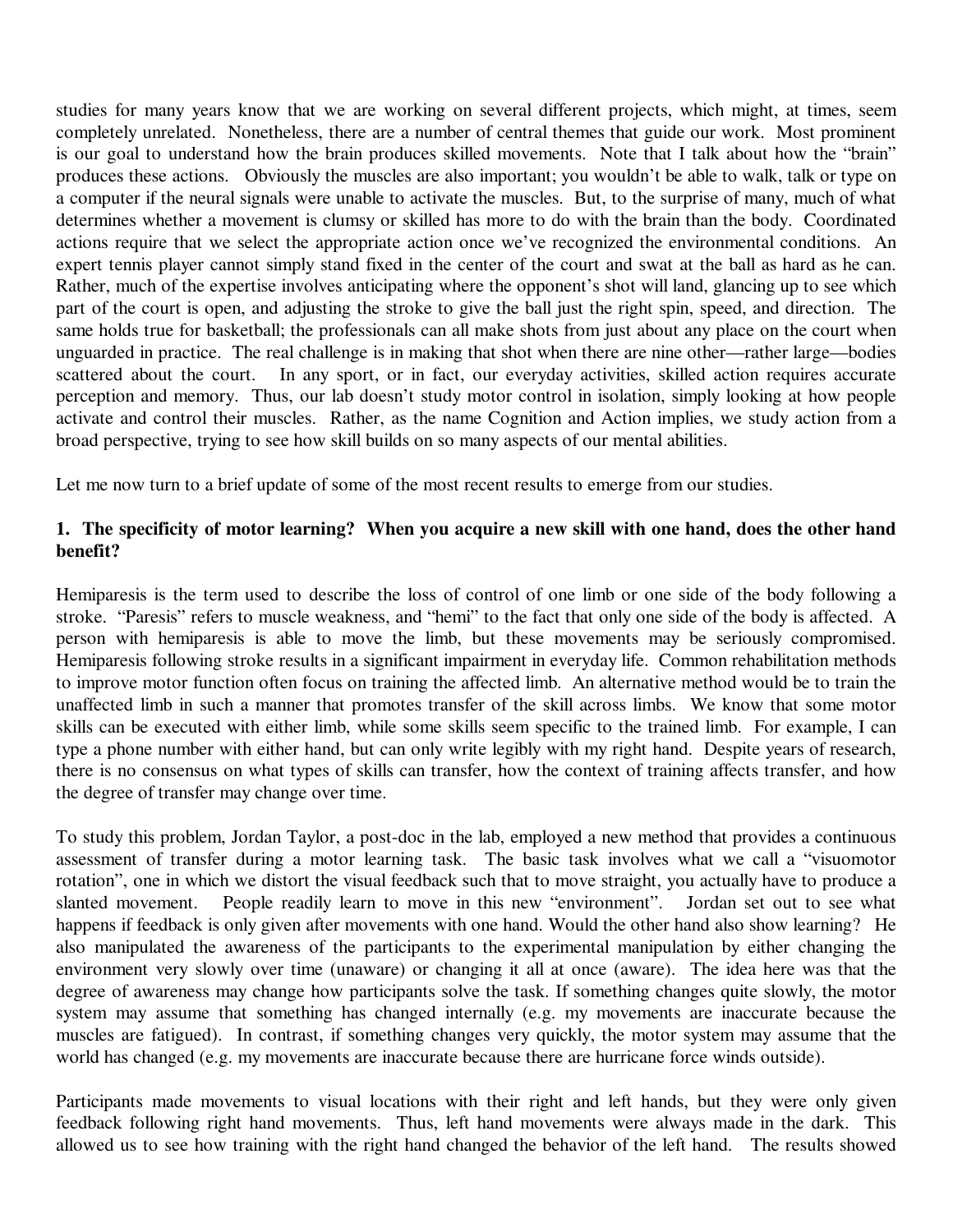conclusively that learning always transferred from the right to left hand. This was true independent of awareness. This suggests that the brain builds up the skill automatically, but that the learning is not in the muscles or arm, but rather occurs at a more abstract level, one that can control movements for either limb. Interestingly, the degree of transfer was always incomplete, hovering around 35-50% of skill transfer. Thus, training with the right hand will improve function of the left hand, but the left hand has to be used to achieve full learning.

These results provide a promising new method for rehabilitation following stroke. Training the unaffected limb can result in providing a nice initial boost to the affected limb. However, the results also suggest that the affected limb would require some degree of training as well to achieve full learning. This work may additionally be relevant for people with degenerative diseases in which the symptoms are more pronounced on just one side of the body (as occurs in many cases of Parkinson's disease).

## **2. Learning from rewards and errors to change motor and cognitive decisions.**

A second project takes a different approach to studying the challenges facing people with hemiparesis, and examines how the basal ganglia and cerebellum might contribute to their recovery. Because of their disability, these patients frequently adopt compensatory strategies that actually end up encouraging the person to keep using their unaffected limb, and by inference, avoid use of the stroke-affected limb. Here, even after the person has recovered control of their muscles, they have developed a habit to favor the unaffected limb. This has been called "learned nonuse". This strategy becomes self-reinforcing. Learned nonuse may be reduced by forcing the person to use the affected limb, but the benefits of this tactic are not always long-lasting.

We have been working on developing an alternative approach towards overcoming learned nonuse. The basic idea is that reinforcement encouraging use of the stroke-affected limb should be presented intrinsically. By this, we mean that the person should experience the success of using the affected limb, and that this success will increase the likelihood that the limb will be used in the future. Rehabilitation procedures such as constraintinduced therapy can force a person to use their limb, but here the effect is extrinsic; the therapist prevents the person from using the nonaffected limb. We are interested to see whether manipulations of intrinsic reinforcement will prove to be more effective and lasting in the long run.

Becca Stoloff, a graduate student in the lab, is working on this project. In a first study, we had college aged participants reach for a visual target, using either their right or left hand. Using our virtual reality system, we were able to manipulate the success rate for the two hands, even though the participants were unaware of our manipulation (a bit devious, but we tell them about this afterwards).

We are now investigating the neural substrates of hand choice, asking how the basal ganglia and cerebellum contribute to this learning process. Both of these structures are associated with motor learning. Interestingly though, they seem to do so in very different ways. The basal ganglia are part of the "reward" system, providing a signal that indicates a selected action has been successful. The cerebellum, in contrast, seems to be part of a "punishment", or error-detection system. When an action is not successful, the cerebellum provides a signal that can be used to correct future actions. We are studying the contribution of these two systems, by testing people with Parkinson's disease and cerebellar ataxia on two tasks. In our "hand choice" task, you are free to reach for an object with either hand. In our "object choice" task, you always use one hand, but can use it to reach for one of two objects. An example of a hand choice decision would be when you have to decide if you pick up a cup of coffee with the right or left hand. An example of an object choice would be deciding to take out the orange juice or coke from the fridge. While the motivation for this project came from our concern about individuals with hemiparesis, the research will also tell us something new about how the basal ganglia and cerebellum interact with the cortex to produce fluid behavior.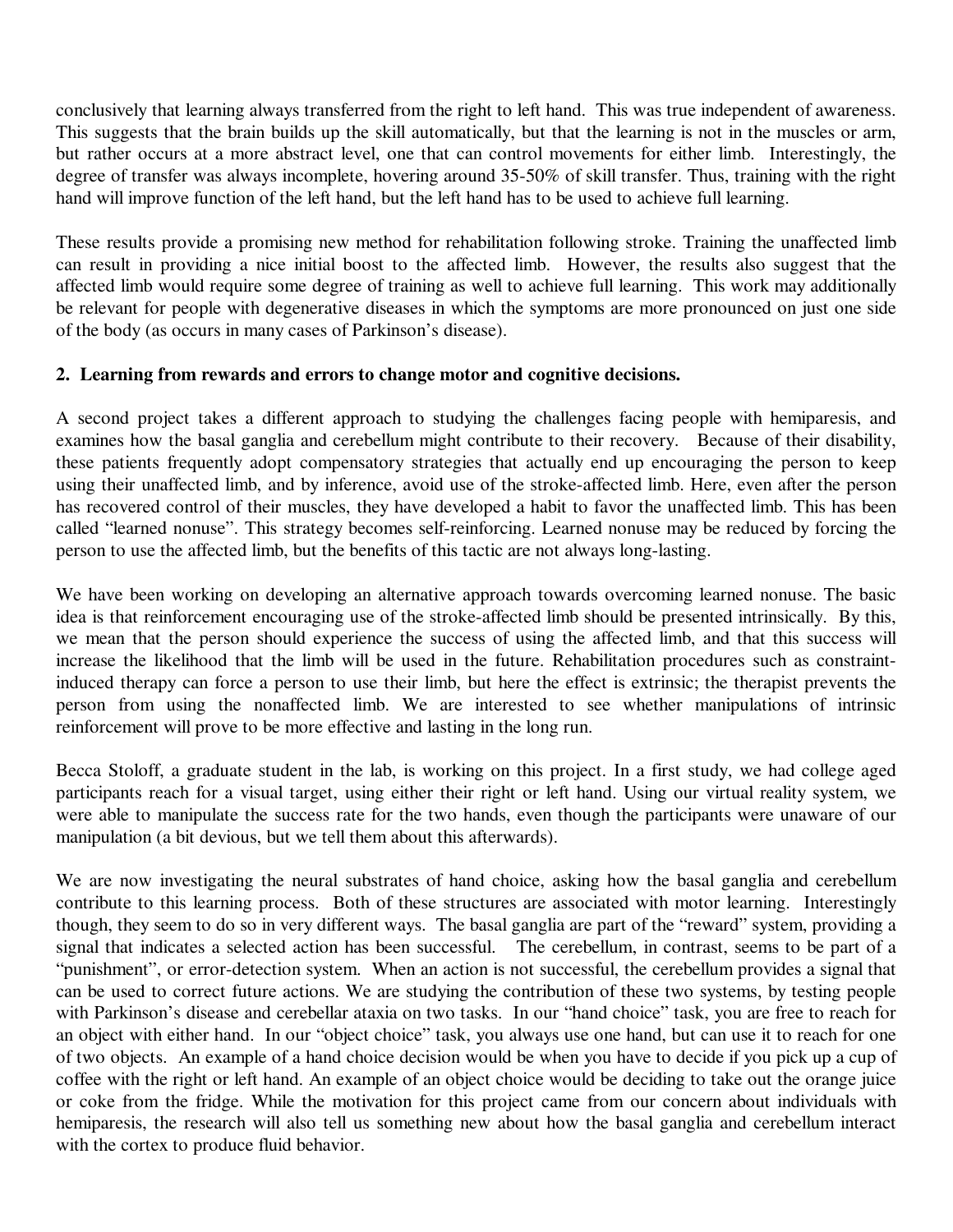We are also using functional magnetic resonance imaging (fMRI) to determine regions of the brain that may contribute to these types of decisions. Our results suggest that when the task requires choosing between the two hands, the prefrontal cortex, parietal lobe, and the cerebellum are all active. Other studies have shown that making decisions about objects activates different parts of the brain such as the orbitofrontal cortex and basal ganglia.

## **3. Neural systems for reward and punishment in non-motor learning.**

As noted in the last section, we have become interested in how reinforcement influences learning and behavior. How to present reinforcement is something that is relevant to much of our behavior. Should you punish an employee for doing an inferior job? Or reward them when they exceed your expectations? Or, as proves challenging for any parent, should you punish your child when they behave badly or only reward them for behaving well? Huge amounts of money are spent each year on this problem; for example, in designing programs to treat addiction. With a better understanding of how individuals learn from positive and negative feedback, these behavioral programs could be improved.

One question we have been exploring is whether positive (reward) and negative (punishment) reinforcement signals involve similar neural mechanisms. As discussed above, in the motor domain, positive reinforcement is associated with the basal ganglia and negative reinforcement with the cerebellum. We are interested in exploring whether a similar distinction holds true in non-motor domains.

Peter Butcher, a current graduate student in the lab, has been looking at this question in a drug study using college students as participants. The experiment involves a simple game where, through trial-and-error, you learn how to classify abstract pictures. The participants are tested twice, one after given a dopamine (DA) agonist, Bromocriptine, a drug frequently used in the treatment of Parkinson's disease, and a second time after given a placebo. Bromocriptine boosts the sensitivity of the system to dopamine, a brain chemical that is associated with reward signaling. Interestingly, our results show that participants who had taken the drug learned better from negative feedback, whereas it actually hindered learning when they were given only positive feedback. Basic models of dopamine would predict the opposite result. It appears that the administration of the drug changed the sensitivity of the system to dopamine. Thus, a story in which "more dopamine equals more reward" is likely too simplistic. The brain has evolved to be tuned to respond to an optimal level of dopamine. Diseases such as Parkinson's disease do not just reduce our sensitivity to reward; they put the system out of balance. Treatments must be designed to restore this balance.

Since so many of you have gotten to know our lab members just as we've gotten to know you, I'd like to highlight some recent accomplishments. While I remain a constant presence, the students and post-docs come and go, which is always bittersweet, both for our participants and myself. But once their training is completed, they move on to the next phase in their careers. Over the past year, Jing Xu completed her Ph.D. She is now a postdoctoral fellow at Johns Hopkins University, one of the leading centers for the study of movement disorders. We will also say goodbye to post-doc Jordan this summer. He has been appointed as an assistant professor at Princeton University and will set up his own lab to study motor control and movement disorders. If you are ever back east, give him a shout. Finally, the baby boom continues in the lab! Alit Stark and Ludovica Labruna, two of our post-docs, have had babies over the past year and Alit is now expecting again—her second child.

We hope that this newsletter provides you with a general overview of the research we conduct in lab and, perhaps, some more details about a study in which you may have participated over the past year. We appreciate your willingness to work with us in exploring these research questions and we hope that you can take pride in the fact that you are literally an integral part of the research. The results of our work are published in scientific